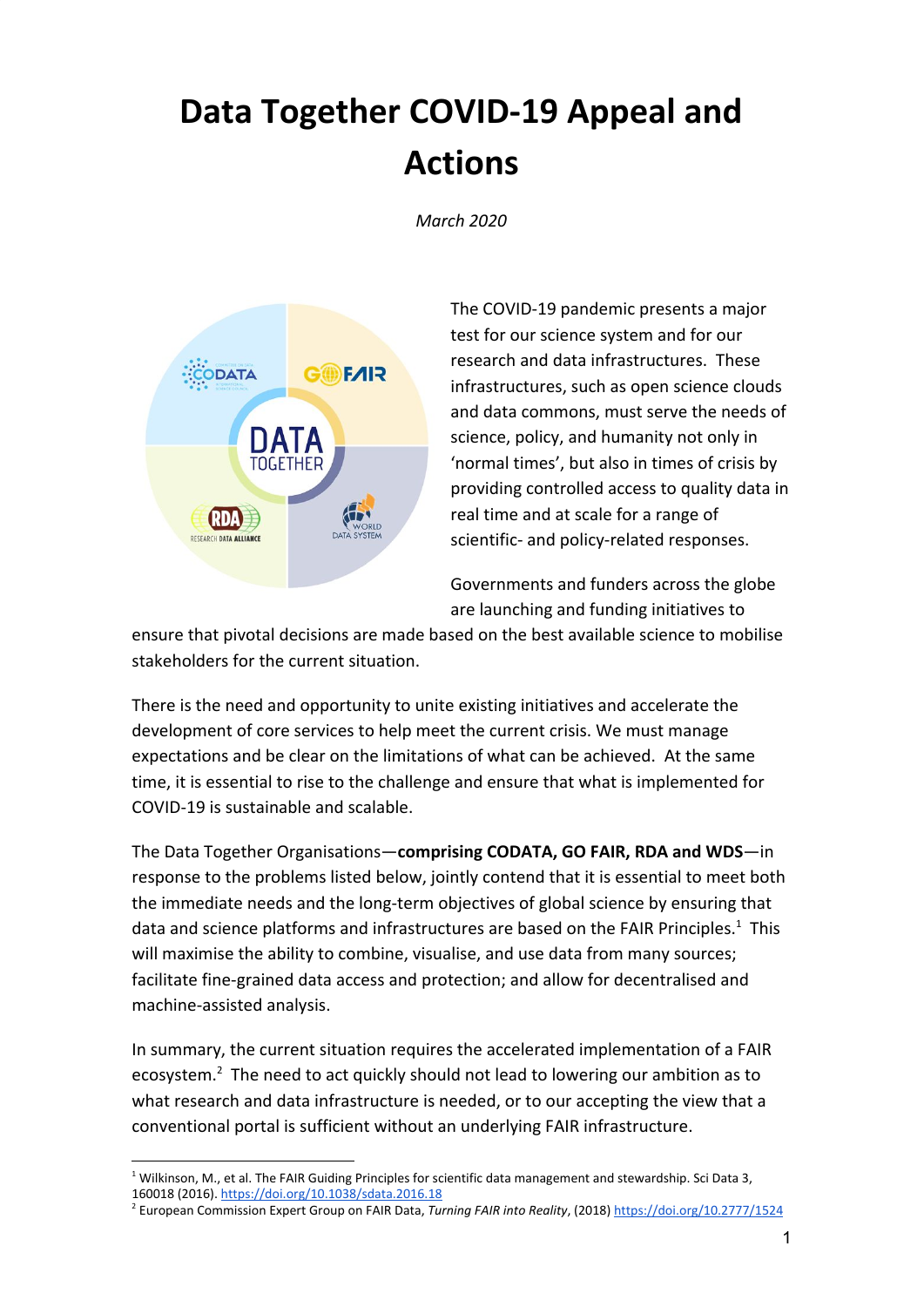## **The COVID-19 platforms we need**

The boundary considerations for an open science and FAIR data platform focussed on COVID-19 are:

- Some COVID-19 related data have political or institutional sensitivities, many have personal components. Access to sensitive and personal data must be restricted in various ways, and the institutions that manage these datasets cannot release them openly without additional processing or access controls. Such data can generally only be accessed partially and in controlled circumstances, and for this to be achieved, the data must be FAIR. We need, therefore, to make a rigorous effort in favour of FAIR, while continuing to emphasise the policy: *As open as possible, as closed as necessary*.
- A centralised, data warehousing approach is not possible and not fit for purpose. As the data are distributed, rich machine-actionable metadata are necessary to enable controlled, computational access for analysis or visualisation.
- Very large quantities of data are being generated in relation to the pandemic. There are significant challenges in ensuring data quality and risks of false and misleading information being disseminated as 'fact'. There should be a mechanism to mitigate such dangers.
- We need to facilitate and further enhance methods for distributed deep learning, and make sure the algorithms and services on which such approaches are based can work effectively with FAIR metadata and, where possible, with FAIR data.
- We need a community annotation system that enables objective assessment of new claims and information. Decision makers can then rely on a vast community of trusted experts to review new and existing claims relevant for COVID-19 interventions.
- No particular public or private organisation should be able to monopolise the applications or the FAIR ecosystem. Therefore, a quality control and a minimal certification scheme for all components must be in place as part of the effort.

## **The Data Together organisations are jointly working on the following activities and invite all to contribute:**

- 1. Review and support the Data Together-GO FAIR Virus Outbreak Data Network (VODAN), and if in agreement with the approach, join as a contributor or an observer endorsing this network. The primary objective of the VODAN Implementation Network is to showcase the creation and deployment of FAIR data related to COVID-19.
- 2. Review and support the Data Together-RDA COVID-19 Working Group that has the remit to define detailed guidelines on data sharing and reuse under the present COVID-19 circumstances, and thus help researchers follow best